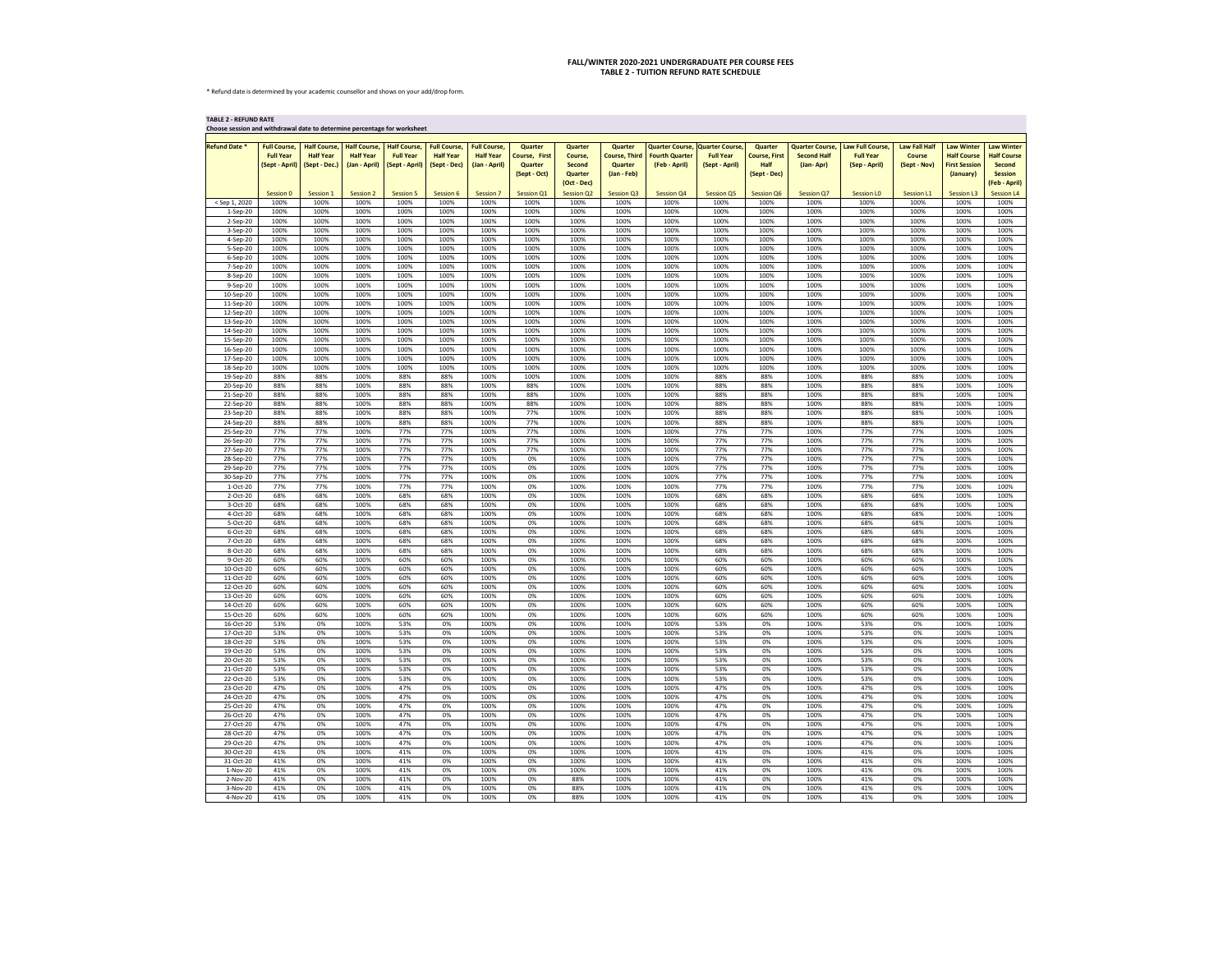| <b>TABLE 2 - REFUND RATE</b> |  |
|------------------------------|--|
|------------------------------|--|

**Choose session and withdrawal date to determine percentage for worksheet**

| Choose session and withdrawal date to determine percentage for worksheet |                                |                     |                     |                     |                     |                     |                      |                   |                      |                                        |                  |                      |                        |                         |                      |                      |                    |
|--------------------------------------------------------------------------|--------------------------------|---------------------|---------------------|---------------------|---------------------|---------------------|----------------------|-------------------|----------------------|----------------------------------------|------------------|----------------------|------------------------|-------------------------|----------------------|----------------------|--------------------|
|                                                                          |                                |                     |                     |                     |                     |                     |                      |                   |                      |                                        |                  |                      |                        |                         |                      |                      |                    |
| <b>Refund Date *</b>                                                     | <b>Full Course,</b>            | <b>Half Course,</b> | <b>Half Course,</b> | <b>Half Course,</b> | <b>Full Course,</b> | <b>Full Course,</b> | <b>Quarter</b>       | Quarter           | <b>Quarter</b>       | <b>Quarter Course, Quarter Course,</b> |                  | <b>Quarter</b>       | <b>Quarter Course,</b> | <b>Law Full Course,</b> | <b>Law Fall Half</b> | <b>Law Winter</b>    | <b>Law Winter</b>  |
|                                                                          | <b>Full Year</b>               | <b>Half Year</b>    | <b>Half Year</b>    | <b>Full Year</b>    | <b>Half Year</b>    | <b>Half Year</b>    | <b>Course, First</b> | Course,           | <b>Course, Third</b> | <b>Fourth Quarter</b>                  | <b>Full Year</b> | <b>Course, First</b> | <b>Second Half</b>     | <b>Full Year</b>        | <b>Course</b>        | <b>Half Course</b>   | <b>Half Course</b> |
|                                                                          | (Sept - April)   (Sept - Dec.) |                     | (Jan - April)       | (Sept - April)      | (Sept - Dec)        | (Jan - April)       | <b>Quarter</b>       | <b>Second</b>     | <b>Quarter</b>       | (Feb - April)                          | (Sept - April)   | <b>Half</b>          | (Jan-Apr)              | (Sep - April)           | (Sept - Nov)         | <b>First Session</b> | <b>Second</b>      |
|                                                                          |                                |                     |                     |                     |                     |                     | (Sept - Oct)         | Quarter           | $(Jan - Feb)$        |                                        |                  | (Sept - Dec)         |                        |                         |                      | (January)            | <b>Session</b>     |
|                                                                          |                                |                     |                     |                     |                     |                     |                      | (Oct - Dec)       |                      |                                        |                  |                      |                        |                         |                      |                      | (Feb - April)      |
|                                                                          | Session 0                      | Session 1           | Session 2           | <b>Session 5</b>    | Session 6           | <b>Session 7</b>    | <b>Session Q1</b>    | <b>Session Q2</b> | Session Q3           | <b>Session Q4</b>                      | Session Q5       | Session Q6           | <b>Session Q7</b>      | <b>Session LO</b>       | Session L1           | <b>Session L3</b>    | <b>Session L4</b>  |
| 5-Nov-20                                                                 | 41%                            | 0%                  | 100%                | 41%                 | 0%                  | 100%                | 0%                   | 77%               | 100%                 | 100%                                   | 41%              | 0%                   | 100%                   | 41%                     | 0%                   | 100%                 | 100%               |
|                                                                          |                                |                     |                     |                     |                     |                     |                      |                   |                      |                                        |                  |                      |                        |                         |                      | 100%                 |                    |
| 6-Nov-20                                                                 | 36%                            | 0%                  | 100%                | 36%                 | 0%                  | 100%                | 0%                   | 77%               | 100%                 | 100%                                   | 36%              | 0%                   | 100%                   | 36%                     | 0%                   |                      | 100%               |
| 7-Nov-20                                                                 | 36%                            | 0%                  | 100%                | 36%                 | 0%                  | 100%                | 0%                   | 77%               | 100%                 | 100%                                   | 36%              | 0%                   | 100%                   | 36%                     | 0%                   | 100%                 | 100%               |
| 8-Nov-20                                                                 | 36%                            | 0%                  | 100%                | 36%                 | 0%                  | 100%                | 0%                   | 77%               | 100%                 | 100%                                   | 36%              | 0%                   | 100%                   | 36%                     | 0%                   | 100%                 | 100%               |
| 9-Nov-20                                                                 | 36%                            | 0%                  | 100%                | 36%                 | 0%                  | 100%                | 0%                   | 77%               | 100%                 | 100%                                   | 36%              | 0%                   | 100%                   | 36%                     | 0%                   | 100%                 | 100%               |
| 10-Nov-20                                                                | 36%                            | 0%                  | 100%                | 36%                 | 0%                  | 100%                | 0%                   | 0%                | 100%                 | 100%                                   | 36%              | 0%                   | 100%                   | 36%                     | 0%                   | 100%                 | 100%               |
| 11-Nov-20                                                                | 36%                            | 0%                  | 100%                | 36%                 | 0%                  | 100%                | 0%                   | 0%                | 100%                 | 100%                                   | 36%              | 0%                   | 100%                   | 36%                     | 0%                   | 100%                 | 100%               |
| 12-Nov-20                                                                | 32%                            | 0%                  | 100%                | 32%                 | 0%                  | 100%                | 0%                   | 0%                | 100%                 | 100%                                   | 32%              | 0%                   | 100%                   | 32%                     | 0%                   | 100%                 | 100%               |
| 13-Nov-20                                                                | 32%                            | 0%                  | 100%                | 32%                 | 0%                  | 100%                | 0%                   | 0%                | 100%                 | 100%                                   | 32%              | 0%                   | 100%                   | 32%                     | 0%                   | 100%                 | 100%               |
| 14-Nov-20                                                                | 32%                            | 0%                  | 100%                | 32%                 | 0%                  | 100%                | 0%                   | 0%                | 100%                 | 100%                                   | 32%              | 0%                   | 100%                   | 32%                     | 0%                   | 100%                 | 100%               |
| 15-Nov-20                                                                | 32%                            | 0%                  | 100%                | 32%                 | 0%                  | 100%                | 0%                   | 0%                | 100%                 | 100%                                   | 32%              | 0%                   | 100%                   | 32%                     | 0%                   | 100%                 | 100%               |
| 16-Nov-20                                                                | 32%                            | 0%                  | 100%                | 32%                 | 0%                  | 100%                | 0%                   | 0%                | 100%                 | 100%                                   | 32%              | 0%                   | 100%                   | 32%                     | 0%                   | 100%                 | 100%               |
| 17-Nov-20                                                                | 32%                            | 0%                  | 100%                | 32%                 | 0%                  | 100%                | 0%                   | 0%                | 100%                 | 100%                                   | 32%              | 0%                   | 100%                   | 32%                     | 0%                   | 100%                 | 100%               |
| 18-Nov-20                                                                | 28%                            | 0%                  | 100%                | 28%                 | 0%                  | 100%                | 0%                   | 0%                | 100%                 | 100%                                   | 28%              | 0%                   | 100%                   | 28%                     | 0%                   | 100%                 | 100%               |
|                                                                          |                                |                     |                     |                     |                     |                     |                      |                   |                      |                                        |                  |                      |                        |                         |                      |                      |                    |
| 19-Nov-20                                                                | 28%                            | 0%                  | 100%                | 28%                 | 0%                  | 100%                | 0%                   | 0%                | 100%                 | 100%                                   | 28%              | 0%                   | 100%                   | 28%                     | 0%                   | 100%                 | 100%               |
| 20-Nov-20                                                                | 28%                            | 0%                  | 100%                | 28%                 | 0%                  | 100%                | 0%                   | 0%                | 100%                 | 100%                                   | 28%              | 0%                   | 100%                   | 28%                     | 0%                   | 100%                 | 100%               |
| 21-Nov-20                                                                | 28%                            | 0%                  | 100%                | 28%                 | 0%                  | 100%                | 0%                   | 0%                | 100%                 | 100%                                   | 28%              | 0%                   | 100%                   | 28%                     | 0%                   | 100%                 | 100%               |
| 22-Nov-20                                                                | 28%                            | 0%                  | 100%                | 28%                 | 0%                  | 100%                | 0%                   | 0%                | 100%                 | 100%                                   | 28%              | 0%                   | 100%                   | 28%                     | 0%                   | 100%                 | 100%               |
| 23-Nov-20                                                                | 28%                            | 0%                  | 100%                | 28%                 | 0%                  | 100%                | 0%                   | 0%                | 100%                 | 100%                                   | 28%              | 0%                   | 100%                   | 28%                     | 0%                   | 100%                 | 100%               |
| 24-Nov-20                                                                | 28%                            | 0%                  | 100%                | 28%                 | 0%                  | 100%                | 0%                   | 0%                | 100%                 | 100%                                   | 28%              | 0%                   | 100%                   | 28%                     | 0%                   | 100%                 | 100%               |
| 25-Nov-20                                                                | 25%                            | 0%                  | 100%                | 25%                 | 0%                  | 100%                | 0%                   | 0%                | 100%                 | 100%                                   | 25%              | 0%                   | 100%                   | 25%                     | 0%                   | 100%                 | 100%               |
| 26-Nov-20                                                                | 25%                            | 0%                  | 100%                | 25%                 | 0%                  | 100%                | 0%                   | 0%                | 100%                 | 100%                                   | 25%              | 0%                   | 100%                   | 25%                     | 0%                   | 100%                 | 100%               |
| 27-Nov-20                                                                | 25%                            | 0%                  | 100%                | 25%                 | 0%                  | 100%                | 0%                   | 0%                | 100%                 | 100%                                   | 25%              | 0%                   | 100%                   | 25%                     | 0%                   | 100%                 | 100%               |
| 28-Nov-20                                                                | 25%                            | 0%                  | 100%                | 25%                 | 0%                  | 100%                | 0%                   | 0%                | 100%                 | 100%                                   | 25%              | 0%                   | 100%                   | 25%                     | 0%                   | 100%                 | 100%               |
| 29-Nov-20                                                                | 25%                            | 0%                  | 100%                | 25%                 | 0%                  | 100%                | 0%                   | 0%                | 100%                 | 100%                                   | 25%              | 0%                   | 100%                   | 25%                     | 0%                   | 100%                 | 100%               |
| 30-Nov-20                                                                | 25%                            | 0%                  | 100%                | 25%                 | 0%                  | 100%                | 0%                   | 0%                | 100%                 | 100%                                   | 25%              | 0%                   | 100%                   | 25%                     | 0%                   | 100%                 | 100%               |
| $1-Dec-20$                                                               | 0%                             | 0%                  | 100%                | 0%                  | 0%                  | 100%                | 0%                   | 0%                | 100%                 | 100%                                   | 0%               | 0%                   | 100%                   | 0%                      | 0%                   | 100%                 | 100%               |
|                                                                          | 0%                             | 0%                  |                     |                     |                     | 100%                |                      |                   |                      |                                        |                  |                      |                        |                         |                      | 100%                 | 100%               |
| 2-Dec-20                                                                 |                                |                     | 100%                | 0%                  | 0%                  |                     | 0%                   | 0%                | 100%                 | 100%                                   | 0%               | 0%                   | 100%                   | 0%                      | 0%                   |                      |                    |
| 3-Dec-20                                                                 | 0%                             | 0%                  | 100%                | 0%                  | 0%                  | 100%                | 0%                   | 0%                | 100%                 | 100%                                   | 0%               | 0%                   | 100%                   | 0%                      | 0%                   | 100%                 | 100%               |
| 4-Dec-20                                                                 | 0%                             | 0%                  | 100%                | 0%                  | 0%                  | 100%                | 0%                   | 0%                | 100%                 | 100%                                   | 0%               | 0%                   | 100%                   | 0%                      | 0%                   | 100%                 | 100%               |
| 5-Dec-20                                                                 | 0%                             | 0%                  | 100%                | 0%                  | 0%                  | 100%                | 0%                   | 0%                | 100%                 | 100%                                   | 0%               | 0%                   | 100%                   | 0%                      | 0%                   | 100%                 | 100%               |
| 6-Dec-20                                                                 | 0%                             | 0%                  | 100%                | 0%                  | 0%                  | 100%                | 0%                   | 0%                | 100%                 | 100%                                   | 0%               | 0%                   | 100%                   | 0%                      | 0%                   | 100%                 | 100%               |
| 7-Dec-20                                                                 | 0%                             | 0%                  | 100%                | 0%                  | 0%                  | 100%                | 0%                   | 0%                | 100%                 | 100%                                   | 0%               | 0%                   | 100%                   | 0%                      | 0%                   | 100%                 | 100%               |
| 8-Dec-20                                                                 | 0%                             | 0%                  | 100%                | 0%                  | 0%                  | 100%                | 0%                   | 0%                | 100%                 | 100%                                   | 0%               | 0%                   | 100%                   | 0%                      | 0%                   | 100%                 | 100%               |
| 9-Dec-20                                                                 | 0%                             | 0%                  | 100%                | 0%                  | 0%                  | 100%                | 0%                   | 0%                | 100%                 | 100%                                   | 0%               | 0%                   | 100%                   | 0%                      | 0%                   | 100%                 | 100%               |
| 10-Dec-20                                                                | 0%                             | 0%                  | 100%                | 0%                  | 0%                  | 100%                | 0%                   | 0%                | 100%                 | 100%                                   | 0%               | 0%                   | 100%                   | 0%                      | 0%                   | 100%                 | 100%               |
| 11-Dec-20                                                                | 0%                             | 0%                  | 100%                | 0%                  | 0%                  | 100%                | 0%                   | 0%                | 100%                 | 100%                                   | 0%               | 0%                   | 100%                   | 0%                      | 0%                   | 100%                 | 100%               |
| 12-Dec-20                                                                | 0%                             | 0%                  | 100%                | 0%                  | 0%                  | 100%                | 0%                   | 0%                | 100%                 | 100%                                   | 0%               | 0%                   | 100%                   | 0%                      | 0%                   | 100%                 | 100%               |
| 13-Dec-20                                                                | 0%                             | 0%                  | 100%                | 0%                  | 0%                  | 100%                | 0%                   | 0%                | 100%                 | 100%                                   | 0%               | 0%                   | 100%                   | 0%                      | 0%                   | 100%                 | 100%               |
| 14-Dec-20                                                                | 0%                             | 0%                  | 100%                | 0%                  | 0%                  | 100%                | 0%                   | 0%                | 100%                 | 100%                                   | 0%               | 0%                   | 100%                   | 0%                      | 0%                   | 100%                 | 100%               |
| 15-Dec-20                                                                | 0%                             | 0%                  | 100%                | 0%                  | 0%                  | 100%                | 0%                   | 0%                | 100%                 | 100%                                   | 0%               | 0%                   | 100%                   | 0%                      | 0%                   | 100%                 | 100%               |
| 16-Dec-20                                                                | 0%                             | 0%                  | 100%                | 0%                  | 0%                  | 100%                | 0%                   | 0%                | 100%                 | 100%                                   | 0%               | 0%                   | 100%                   | 0%                      | 0%                   | 100%                 | 100%               |
|                                                                          |                                |                     |                     |                     |                     |                     |                      |                   |                      |                                        |                  |                      |                        |                         |                      |                      |                    |
| 17-Dec-20                                                                | 0%                             | 0%                  | 100%                | 0%                  | 0%                  | 100%                | 0%                   | 0%                | 100%                 | 100%                                   | 0%               | 0%                   | 100%                   | 0%                      | 0%                   | 100%                 | 100%               |
| 18-Dec-20                                                                | 0%                             | 0%                  | 100%                | 0%                  | 0%                  | 100%                | 0%                   | 0%                | 100%                 | 100%                                   | 0%               | 0%                   | 100%                   | 0%                      | 0%                   | 100%                 | 100%               |
| 19-Dec-20                                                                | 0%                             | 0%                  | 100%                | 0%                  | 0%                  | 100%                | 0%                   | 0%                | 100%                 | 100%                                   | 0%               | 0%                   | 100%                   | 0%                      | 0%                   | 100%                 | 100%               |
| 20-Dec-20                                                                | 0%                             | 0%                  | 100%                | 0%                  | 0%                  | 100%                | 0%                   | 0%                | 100%                 | 100%                                   | 0%               | 0%                   | 100%                   | 0%                      | 0%                   | 100%                 | 100%               |
| 21-Dec-20                                                                | 0%                             | 0%                  | 100%                | 0%                  | 0%                  | 100%                | 0%                   | 0%                | 100%                 | 100%                                   | 0%               | 0%                   | 100%                   | 0%                      | 0%                   | 100%                 | 100%               |
| 22-Dec-20                                                                | 0%                             | 0%                  | 100%                | 0%                  | 0%                  | 100%                | 0%                   | 0%                | 100%                 | 100%                                   | 0%               | 0%                   | 100%                   | 0%                      | 0%                   | 100%                 | 100%               |
| 23-Dec-20                                                                | 0%                             | 0%                  | 100%                | 0%                  | 0%                  | 100%                | 0%                   | 0%                | 100%                 | 100%                                   | 0%               | 0%                   | 100%                   | 0%                      | 0%                   | 100%                 | 100%               |
| 24-Dec-20                                                                | 0%                             | 0%                  | 100%                | 0%                  | 0%                  | 100%                | 0%                   | 0%                | 100%                 | 100%                                   | 0%               | 0%                   | 100%                   | 0%                      | 0%                   | 100%                 | 100%               |
| 25-Dec-20                                                                | 0%                             | 0%                  | 100%                | 0%                  | 0%                  | 100%                | 0%                   | 0%                | 100%                 | 100%                                   | 0%               | 0%                   | 100%                   | 0%                      | 0%                   | 100%                 | 100%               |
| 26-Dec-20                                                                | 0%                             | 0%                  | 100%                | 0%                  | 0%                  | 100%                | 0%                   | 0%                | 100%                 | 100%                                   | 0%               | 0%                   | 100%                   | 0%                      | 0%                   | 100%                 | 100%               |
| 27-Dec-20                                                                | 0%                             | 0%                  | 100%                | 0%                  | 0%                  | 100%                | 0%                   | 0%                | 100%                 | 100%                                   | 0%               | 0%                   | 100%                   | 0%                      | 0%                   | 100%                 | 100%               |
| 28-Dec-20                                                                | 0%                             | 0%                  | 100%                | 0%                  | 0%                  | 100%                | 0%                   | 0%                | 100%                 | 100%                                   | 0%               | 0%                   | 100%                   | 0%                      | 0%                   | 100%                 | 100%               |
| 29-Dec-20                                                                | 0%                             | 0%                  | 100%                | 0%                  | 0%                  | 100%                | 0%                   | 0%                | 100%                 | 100%                                   | 0%               | 0%                   | 100%                   | 0%                      | 0%                   | 100%                 | 100%               |
| 30-Dec-20                                                                | 0%                             | 0%                  | 100%                | 0%                  | 0%                  | 100%                | 0%                   | 0%                | 100%                 | 100%                                   | 0%               | 0%                   | 100%                   | 0%                      | 0%                   | 100%                 | 100%               |
| 31-Dec-20                                                                | 0%                             | 0%                  | 100%                | 0%                  | 0%                  | 100%                | 0%                   | 0%                | 100%                 | 100%                                   | 0%               | 0%                   | 100%                   | 0%                      | 0%                   | 100%                 | 100%               |
|                                                                          | 0%                             |                     | 100%                |                     |                     | 100%                |                      |                   |                      | 100%                                   |                  |                      |                        |                         |                      |                      | 100%               |
| $1$ -Jan- $21$                                                           |                                | 0%                  |                     | 0%                  | 0%                  |                     | 0%                   | 0%                | 100%                 |                                        | 0%               | 0%                   | 100%                   | 0%                      | 0%                   | 100%                 |                    |
| $2$ -Jan- $21$                                                           | 0%                             | 0%                  | 100%                | 0%                  | 0%                  | 100%                | 0%                   | 0%                | 100%                 | 100%                                   | 0%               | 0%                   | 100%                   | 0%                      | 0%                   | 100%                 | 100%               |
| $3$ -Jan-21                                                              | 0%                             | 0%                  | 100%                | 0%                  | 0%                  | 100%                | 0%                   | 0%                | 100%                 | 100%                                   | 0%               | 0%                   | 100%                   | 0%                      | 0%                   | 100%                 | 100%               |
| 4-Jan-21                                                                 | 0%                             | 0%                  | 100%                | 0%                  | 0%                  | 100%                | 0%                   | 0%                | 100%                 | 100%                                   | 0%               | 0%                   | 100%                   | 0%                      | 0%                   | 100%                 | 100%               |
| $5$ -Jan-21                                                              | 0%                             | 0%                  | 100%                | 0%                  | 0%                  | 100%                | 0%                   | 0%                | 100%                 | 100%                                   | 0%               | 0%                   | 100%                   | 0%                      | 0%                   | 100%                 | 100%               |
| 6-Jan-21                                                                 | 0%                             | 0%                  | 100%                | 0%                  | 0%                  | 100%                | 0%                   | 0%                | 100%                 | 100%                                   | 0%               | 0%                   | 100%                   | 0%                      | 0%                   | 100%                 | 100%               |